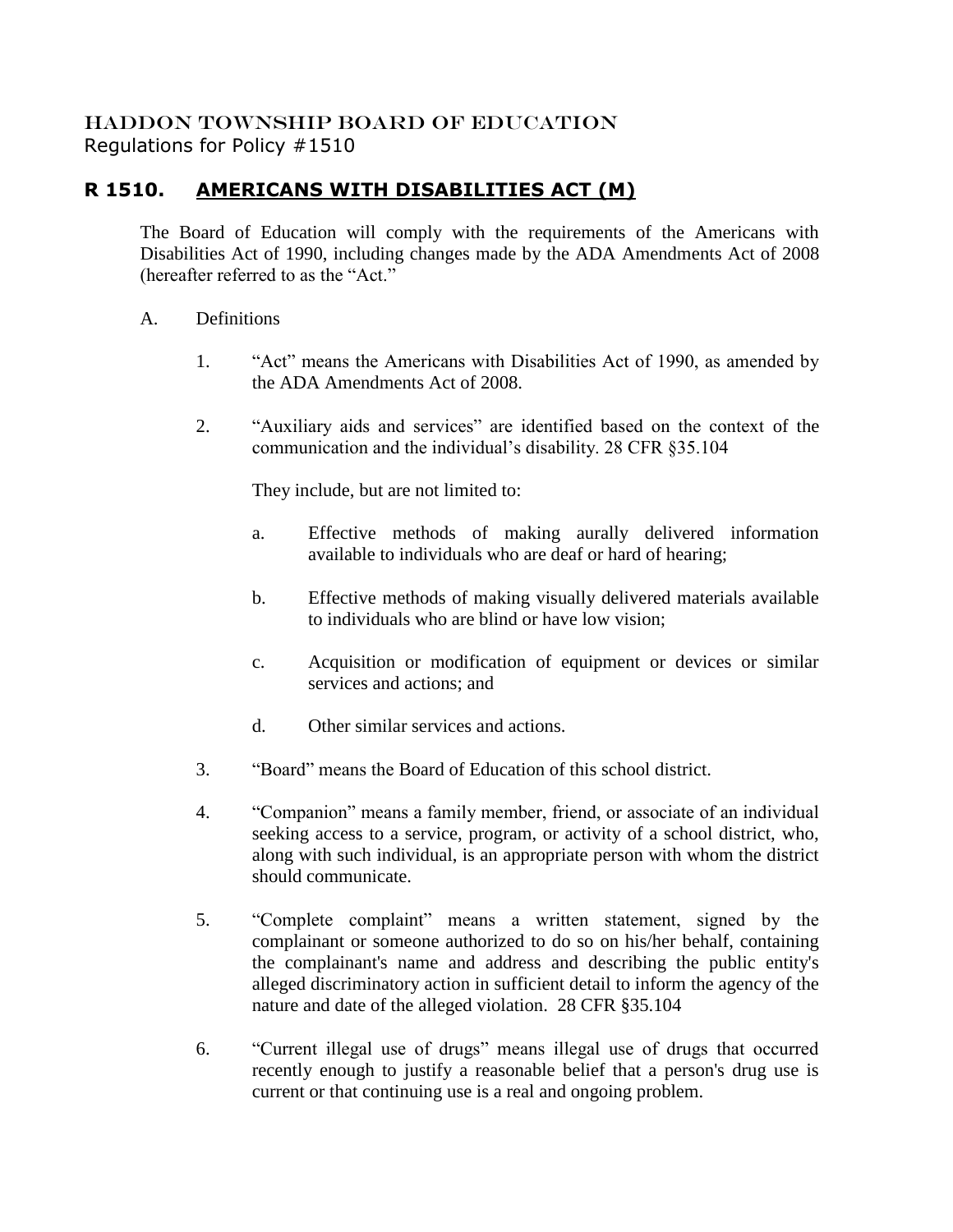- 7. "Direct threat" means a significant risk to the health or safety of others that cannot be eliminated by a modification of policies, practices or procedures, or by the provision of auxiliary aids or services. 28 CFR §35.139
- 8. "Disability" means, with respect to an individual, that the individual meets one or more of the following three prongs:
	- a. A physical or mental impairment that substantially limits one or more of the major life activities of such individual;
	- b. A record of such an impairment; or
	- c. Being regarded as having such an impairment.
- 9. "District" means this school district.
- 10. "District Coordinator" means the district official responsible for the coordination of activities relating to compliance with the Act.
- 11. "Drug" means a controlled substance, as defined in schedules I through V of Section 202 of the Controlled Substances Act. 21 U.S.C. §812
- 12. "Employee" means an individual employed by the Board.
- 13. "Essential functions of the employment position" are based upon the employer's judgment and can include an employer's written description, prepared before advertising or interviewing applicants for the job.
- 14. "Existing facility" means a facility in existence on any given date, newly constructed or altered.
- 15. "Facility" means all or any portion of buildings, property, or structures, including the site where the building, property, structure, or equipment is located.
- 16. "Illegal use of drugs" means the use of one or more drugs, the possession or distribution of which is unlawful under the Controlled Substances Act. 21 U.S.C. §812
- 17. "Individual with a disability" means a person who has a disability and does not include an individual currently engaging in the illegal use of drugs, when the district acts on the basis of such use.
- 18. "Major life activities" means those of central importance to daily life and include, but are not limited to, functions such as: caring for one's self, performing manual tasks, walking, seeing, hearing, eating, sitting, reaching, writing, standing, reaching, lifting, sleeping, bending, speaking, breathing, reading, concentrating, thinking, communicating, interacting with others,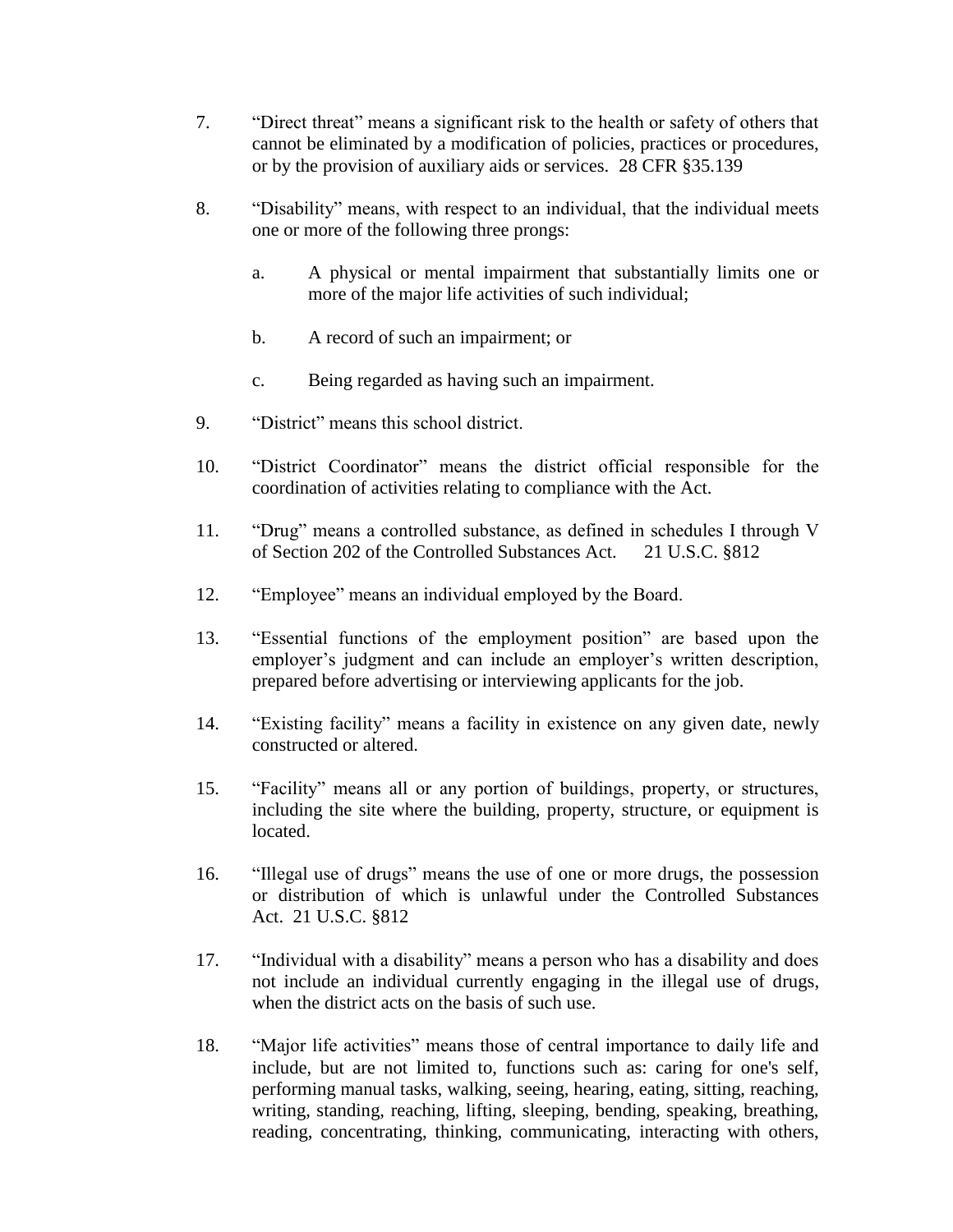learning, and working. "Major life activities" also includes physical or mental impairments that substantially limit the operation of a major bodily function, including, but not limited to: functions of the immune system, special sense organs and skin, normal cell growth, and digestive, genitourinary, bowel, bladder, neurological, brain, respiratory, circulatory, cardiovascular, endocrine, hemic, lymphatic, musculoskeletal, reproductive systems, and the operation of an individual organ within a body system. 28 CFR §35.108; 28 CFR §36.105

- 19. "Mitigating measures" means steps taken to eliminate or reduce the symptoms or impact of an impairment. "Mitigating measures" include, but are not limited to: medication; medical equipment/appliances; mobility devices; low vision devices (not including ordinary eyeglasses or contact lenses); prosthetics (including limbs and devices); hearing aids, cochlear implants, or other implantable hearing devices; oxygen therapy equipment and supplies; the use of assistive technology; reasonable modifications or auxiliary aids or services; learned behavioral or adaptive neurological modifications; and psychotherapy, behavioral, or physical therapies. 42 U.S.C. 126 §12102
	- a. Mitigating measures, must not be used when determining whether an impairment is a disability except for the use of corrective eyeglasses or contact lenses. Mitigating measures may be considered in assessing whether someone is entitled to reasonable accommodation or poses a direct threat.
- 20. "Office for Civil Rights" (OCR) means the United States Department of Education Office for Civil Rights.
- 21. "Other power-driven mobility device" means any mobility device powered by batteries, fuel, or other engines used by individuals with mobility disabilities for the purpose of locomotion, including any mobility device designed to operate in areas without defined pedestrian routes, but that is not a wheelchair. 28 CFR §35.104
- 22. "Physical or mental impairment" means any physiological disorder or condition such as, cosmetic disfigurement or anatomical loss affecting one or more body systems, such as neurological, musculoskeletal, special sense organs, respiratory (including speech organs), cardiovascular, reproductive, digestive, genitourinary, immune, circulatory, hemic and lymphatic, skin, and endocrine; or any mental or psychological disorder such as intellectual disability, organic brain syndrome, emotional or mental illness, and specific learning disabilities. 28 CFR §35.108(b)(2) and 28 CFR§36.105(b)4
	- a. Physical or mental impairments may include, but are not limited to: contagious and noncontagious diseases and conditions; orthopedic, visual, speech, and hearing impairments; cerebral palsy,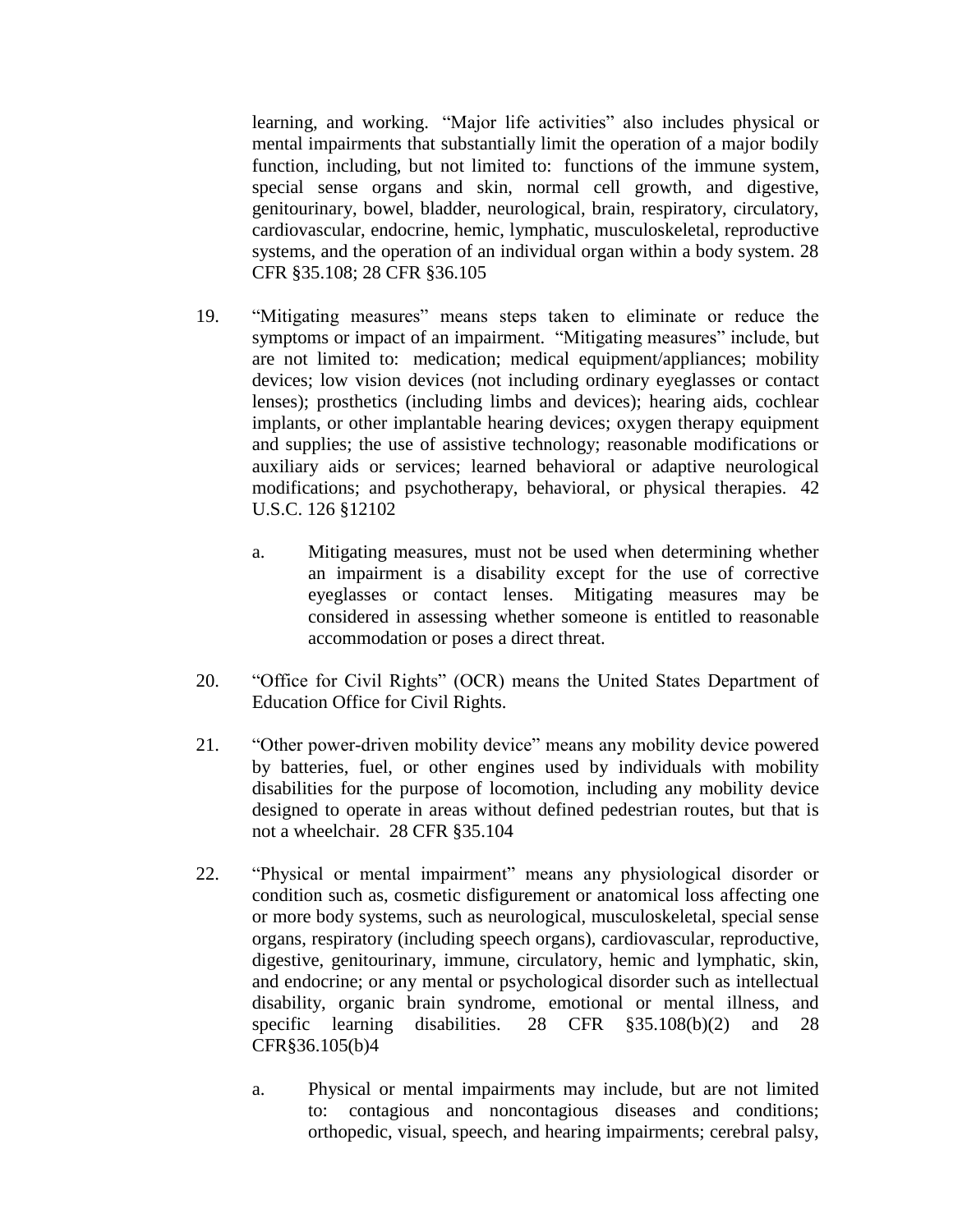epilepsy, muscular dystrophy, multiple sclerosis, cancer, heart disease, diabetes, intellectual disability, emotional illness, dyslexia and other specific learning disabilities, Attention Deficit Hyperactivity Disorder (ADHD), Human Immunodeficiency Virus (HIV) (whether symptomatic or asymptomatic), tuberculosis, drug addiction, and alcoholism.

- b. Physical or mental impairments do not include: transvestism; transsexualism; homosexuality or bisexuality; gender identity disorders; sexual behavior disorders; pedophilia; exhibitionism; environmental, cultural, and economic disadvantages; pregnancy; physical characteristics; personality traits or behaviors; normal deviations in height, weight, or strength; compulsive gambling; kleptomania; pyromania; and psychoactive substance use disorders resulting from current illegal use of drugs.
- c. An impairment that is episodic or in remission may be considered a "disability" if it would substantially limit a major life activity when active.
- d. Not all impairments are disabilities.
- 23. "Public entity" means this Board of Education.
- 24. "Qualified individual" for the purposes of employment, means an individual who, with or without reasonable accommodation, can perform the essential functions of the employment position (based upon the employer's judgment) that such individual holds or desires. An employer's written description, prepared before advertising or interviewing applicants for the job, shall be considered evidence of the essential functions of the job. 42 U.S.C. 126 §12111(8)
- 25. "Reasonable accommodation" may include making existing facilities used by employees readily assessable to and usable by individuals with disabilities and job restructuring, part-time modified work schedules, reassignment to a vacant position, acquisition or modification of equipment or devices, appropriate adjustment or modifications of examinations, training materials or policies, the provision of qualified readers or interpreters, and other similar accommodations for individuals with disabilities.
- 26. "Record of such an impairment" means the individual has a history of, or has been misclassified as having a mental or physical impairment that substantially limits one or more major life activities.
- 27. "Regarded as having an impairment" means the individual establishes that he or she has been subjected to a prohibited action under the Act because of an actual or perceived physical or mental impairment, whether or not that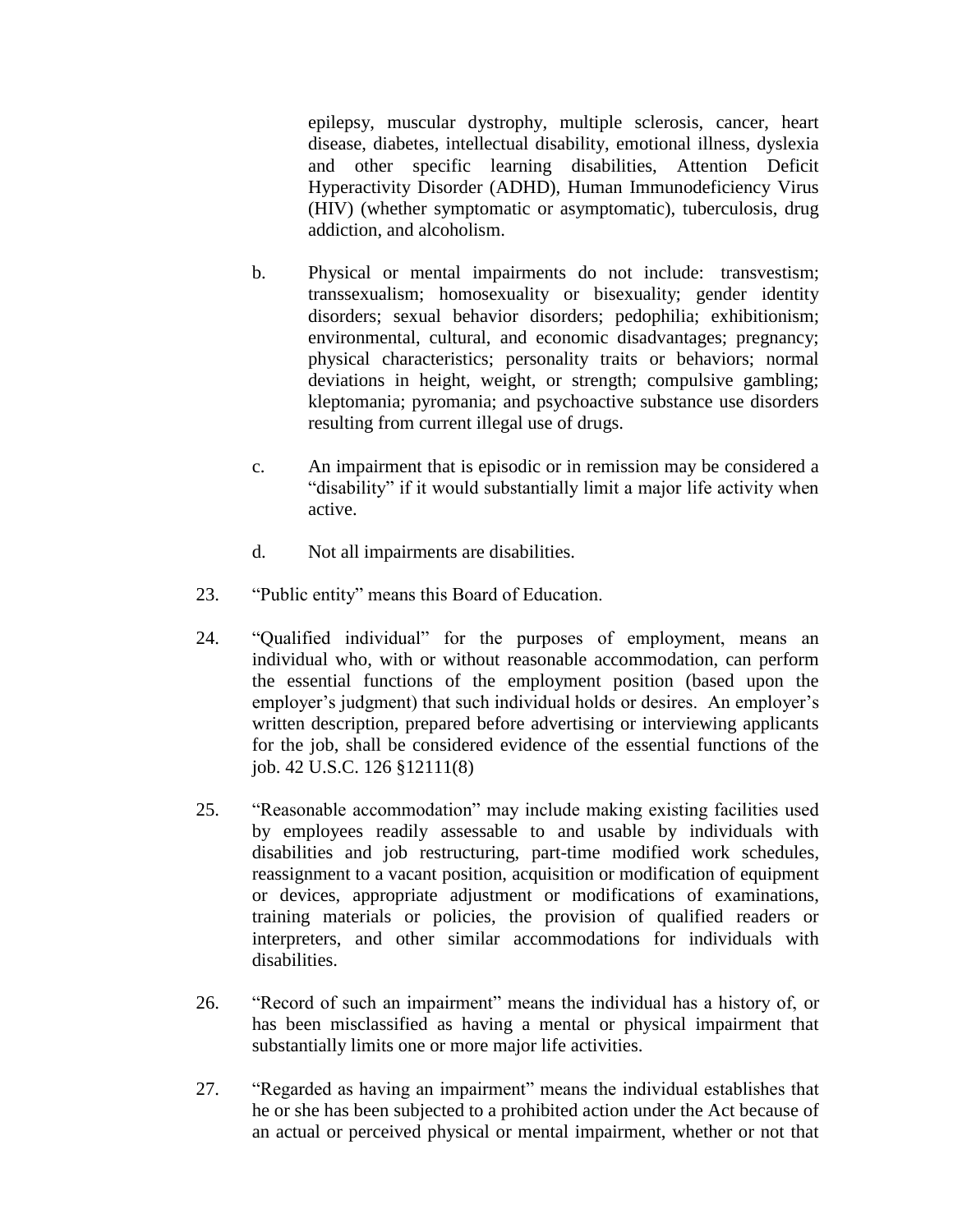impairment substantially limits or is perceived to substantially limit a major life activity.

- a. For this prong only, the public entity must demonstrate the impairment is or would be both transitory (lasting or expected to last six months or less) and minor to show an individual is not regarded as having such an impairment. 42 U.S.C. 126 §12102(3)(B)
- b. A public entity is not required to provide a reasonable modification to an individual meeting the definition of "disability" solely under the "regarded as" prong.
- 28. "Substantially limits" means the extent to which the impairment limits an individual's ability to perform a major life activity as compared to most people in the general population, whether or not an individual chooses to forgo mitigating measures. 42 U.S.C. 126 §12102(4); 28 CFR §35.108(d); 28 CFR §35.105(d) The rules of construction when determining whether an impairment substantially limits performance of a major life activity include:
	- a. That it is broadly construed in favor of expansive coverage, to the maximum extent permitted under the Act.
	- b. That it does not demand extensive analysis.
	- c. That it substantially limits one major life activity, but not necessarily other major life activities.
	- d. That it may be episodic or in remission, as long as the impairment would substantially limit a major life activity when active.
	- e. That it need not prevent, or significantly or severely restrict, an individual from performing a major life activity.
	- f. That it requires an individualized assessment which does not create an "inappropriately high level of limitation" and is based upon the conditions, manner, or duration under which the individual can perform the major life activity  $42$  U.S.C. 12102(4)(B).
	- g. That it generally will not require scientific, medical, or statistical evidence (although such evidence can be required where appropriate evidence that can be considered may include statements or affidavits of affected individuals and school records).
	- h. That the determination is made without regard to ameliorative effects of mitigating measures, except for the use of ordinary eyeglasses or contact lenses intended to fully correct visual acuity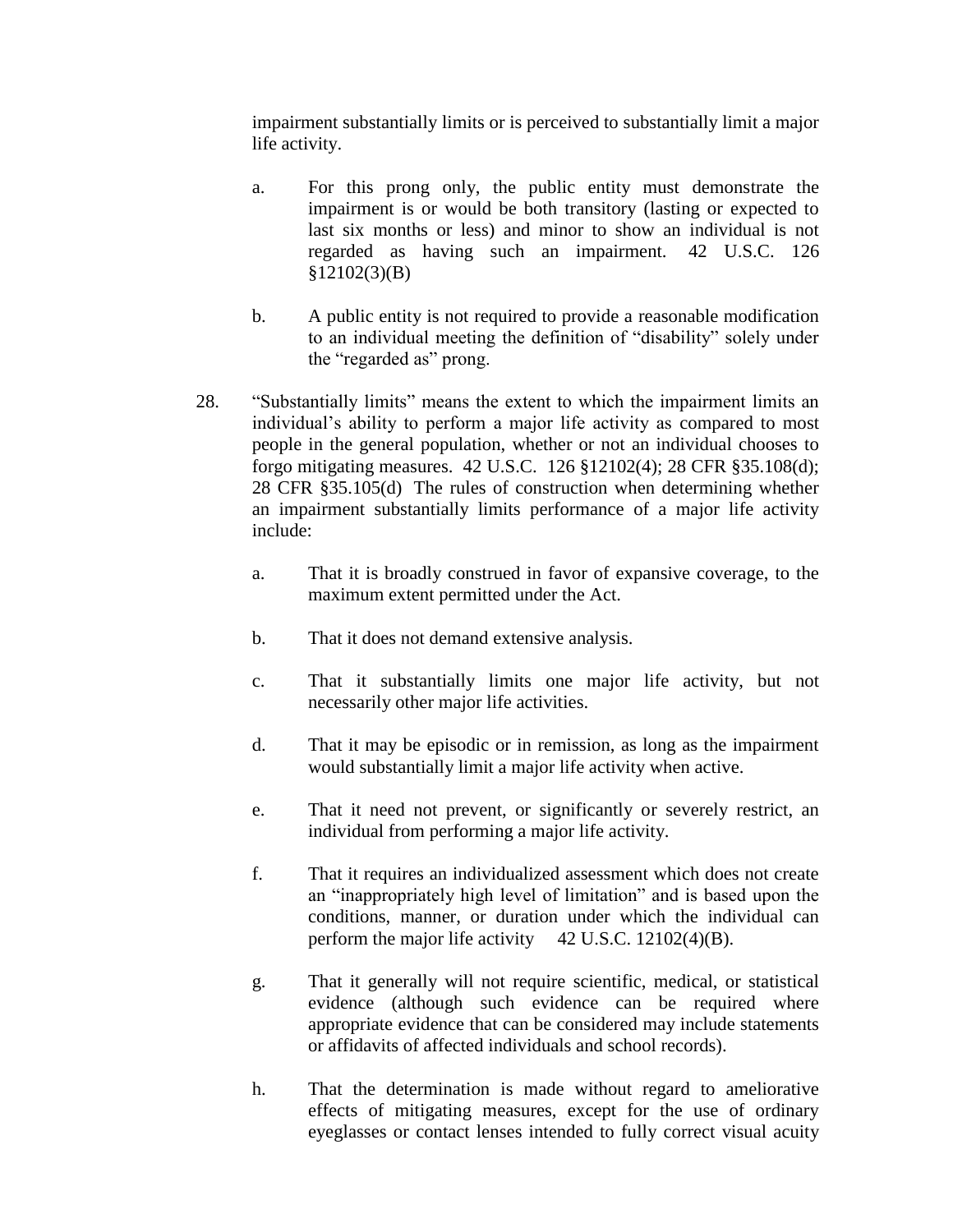or eliminate refractive error. Non-ameliorative effects, such as the negative side effects of medication or a medical procedure, may also be considered.

- i. That the effects of an impairment lasting or expected to last less than six months can be substantially limiting for establishing a disability under the first two prongs: "actual disability" or "record of".
- 29. "Undue hardship" means an action requiring significant difficulty or expense when considered in light of factors which include: the nature and cost of the needed accommodation; the overall financial resources of the district or facility providing the reasonable accommodation; the size of the district with respect to the number of employees; effect on expenses and resources, or the impact otherwise of accommodation upon the operation of the facilities; and the type/location of facilities. 42 U.S.C. 126 §12111 (10)
- 30. "Wheelchair" means a manually operated or power-driven device designed primarily for use by an individual with a mobility disability.
- B. General Requirements
	- 1. Prohibitions Against Discrimination
		- a. Discrimination is prohibited against a qualified individual on the basis of a disability. Such individual will not be excluded from participation in or denied the benefits of district services, programs, or activities or be subjected to discrimination by the district in accordance with 28 CFR §35.130. The district must ensure that:
			- (1) When services, programs, and activities are viewed in their entirety, they are accessible to and usable by individuals with disabilities; and
			- (2) Access to services, programs, and activities is provided in an integrated setting unless separate programs are necessary to ensure equal benefits.
		- b. The district is not required to take any action that would result in a fundamental alteration of the nature of the program or activity or undue financial or administrative burden. However, claiming undue burden still requires the district to provide access through means that would not result in a fundamental alteration or undue financial or administrative burden.
	- 2. Direct Threat 28 CFR §35.139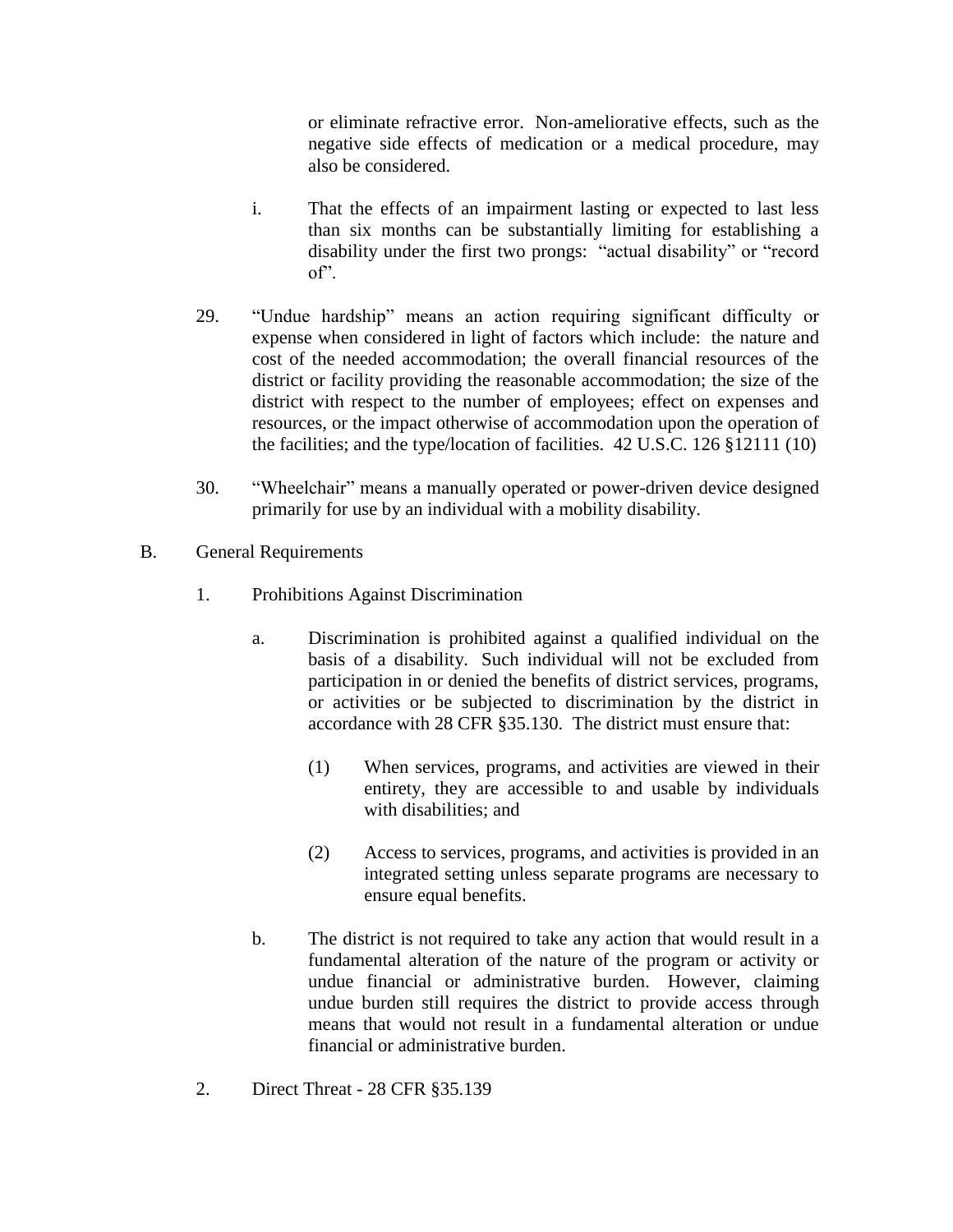- a. The district is not required to permit an individual to participate in or benefit from the district's services, programs, or activities when that individual poses a direct threat to the health or safety of others.
- b. To determine whether an individual poses a direct threat to the health or safety of others, the district must make an individualized assessment, based on reasonable judgment that relies on current medical knowledge or on the best available objective evidence to ascertain:
	- (1) The nature, duration, and severity of the risk;
	- (2) The probability that the potential injury will actually occur; and
	- (3) Whether reasonable modifications of policies, practices, or procedures or the provision of auxiliary aids or services will mitigate the risk.
- 3. Illegal Use of Drugs 28 CFR §35.131
	- a. The district will not discriminate on the basis of past illegal use of drugs against an individual who is not engaging in current illegal use of drugs and who:
		- (1) Has successfully completed a supervised drug rehabilitation program or has otherwise been rehabilitated successfully;
		- (2) Is participating in a supervised rehabilitation program; or
		- (3) Is erroneously regarded as engaging in such use.
	- b. While the Act does not prohibit discrimination against an individual based on that individual's current illegal use of drugs, the district will not deny health services or services provided in connection with drug rehabilitation to an individual on the basis of that individual's current illegal use of drugs, if the individual is otherwise entitled to such services.
	- c. The Act does not prohibit the district from adopting or administering reasonable policies or procedures, including but not limited to drug testing, designed to ensure that an individual who formerly engaged in the illegal use of drugs is not now engaging in current illegal use of drugs.
- C. Personal Devices and Services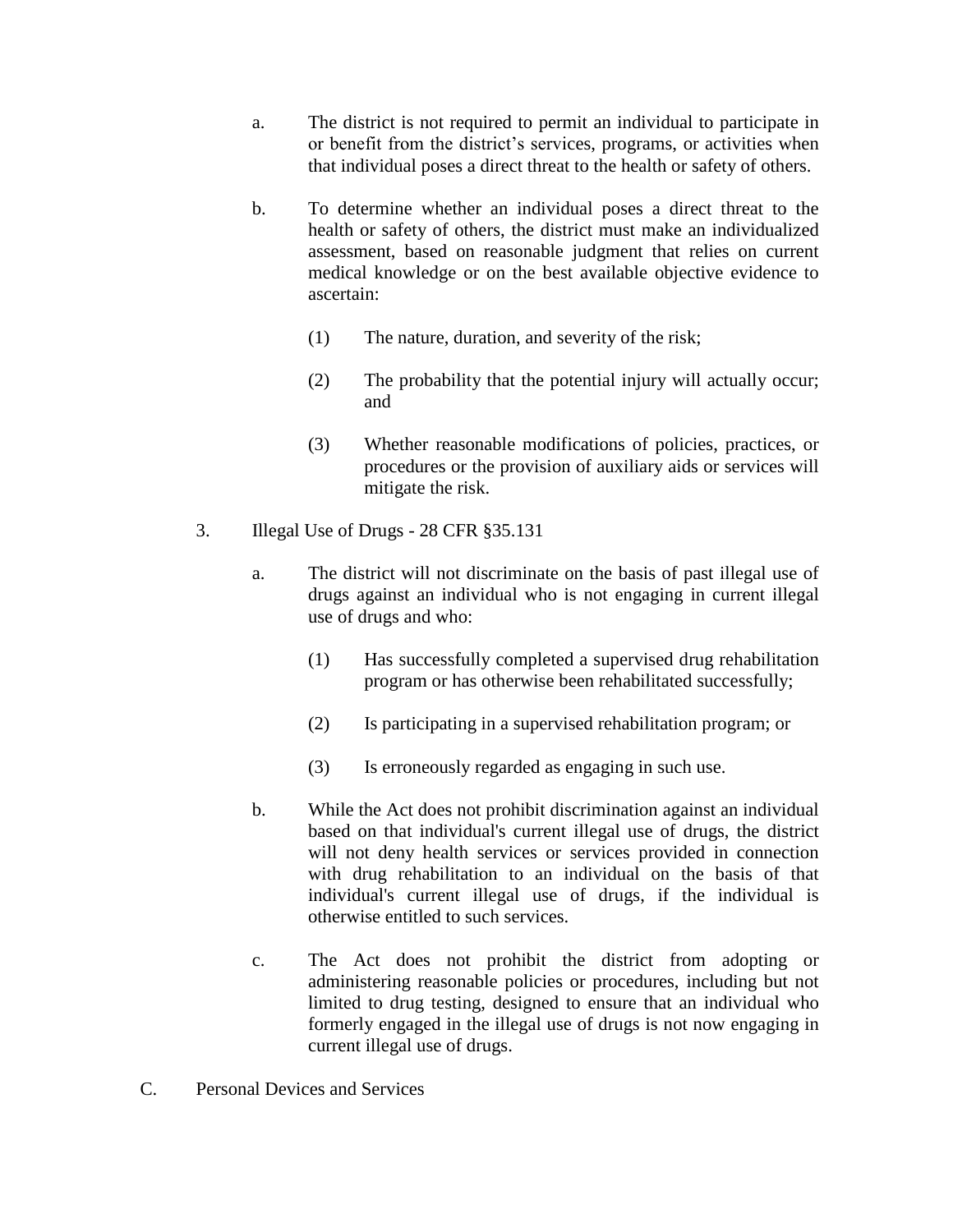- 1. The district will permit individuals with mobility disabilities to use wheelchairs and manually powered mobility aids such as walkers, crutches, canes, braces, or other similar devices designed for use by individuals with mobility disabilities in any areas open to pedestrian use. 28 CFR §35.137
- 2. The district will make reasonable modifications to permit the use of other power-driven mobility devices by individuals with mobility disabilities unless the district can demonstrate that the power-driven device cannot be operated in accordance with legitimate safety requirements pursuant to 28 CFR §35.137. The district will not ask an individual using a wheelchair or other power-driven mobility device questions about the nature and extent of the individual's disability. The district may require the individual to provide credible assurance that the device is required because of the person's disability.
- 3. The district is not required to provide individuals with disabilities personal devices, such as wheelchairs; individually prescribed devices such as prescription eyeglasses or hearing aids; readers for personal use or study; or services of a personal nature including assistance in eating, toileting, or dressing pursuant to 28 CFR §35.135.
- D. Employment 42 U.S.C. 126 §12112
	- 1. Discrimination in Employment
		- a. The Board will not discriminate against a qualified individual on the basis of disability in regard to job application procedures; hiring, advancement, or discharge; compensation; job training; and other terms, conditions, and privileges of employment.
		- b. Applicants and employees working for or applying to work for the district who qualify for a job and are able to perform the essential functions of that job are entitled to reasonable accommodations provided that such accommodations do not pose undue hardship for the district.
		- c. Nothing in the Act shall be construed to preempt, modify, or amend any State, county, or local law, ordinance, or regulation as outlined in N.J.A.C. 6A:32-4.1 et seq.
		- d. The school district may not, on the basis of disability:
			- (1) Limit, segregate, or classify a qualified individual in a way that adversely affects his/her opportunities or status of such employee, applicant, or participant in a contractual or other arrangement;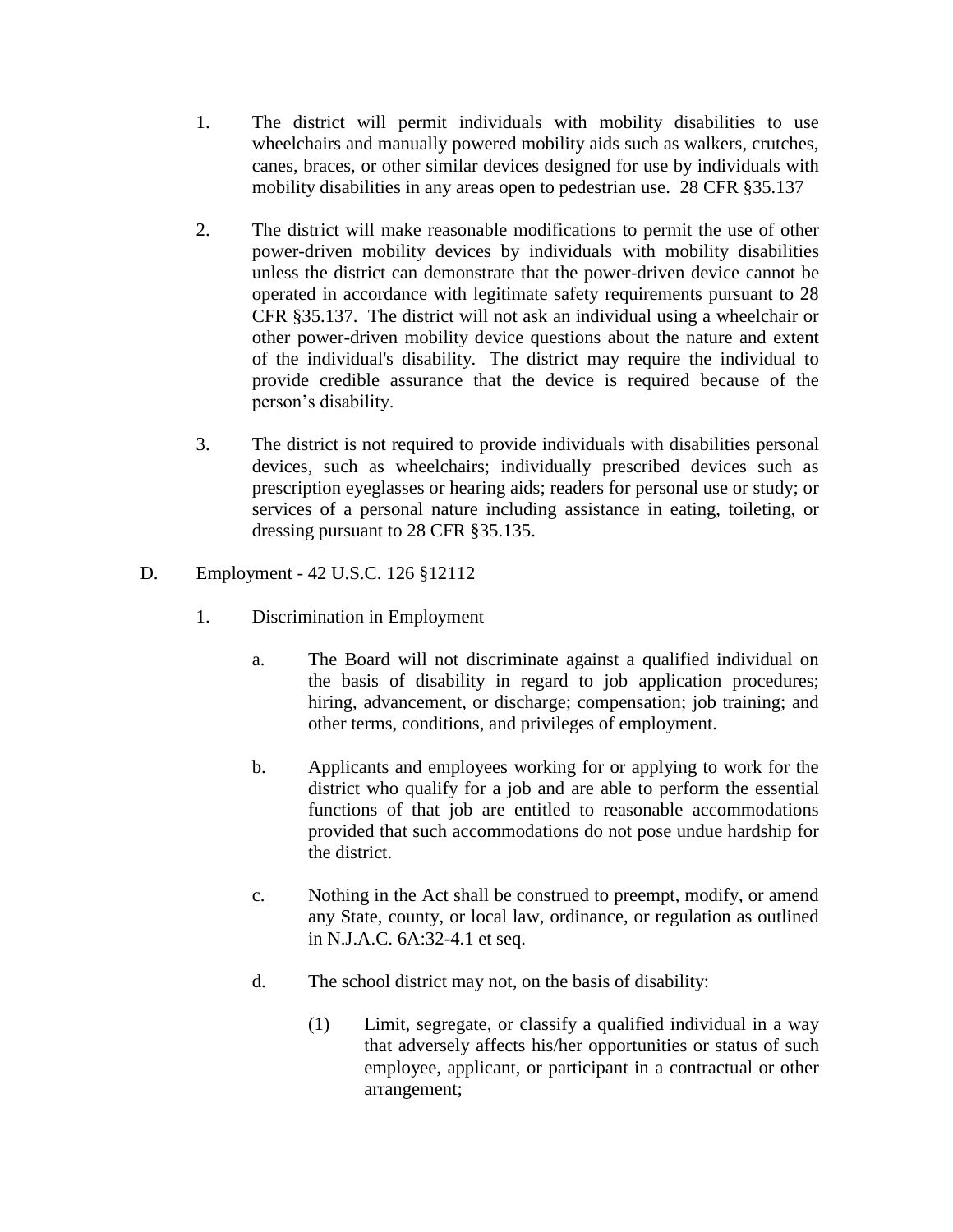- (2) Utilize standards, criteria, or methods of administration that have the effect of discrimination on the basis of disability or perpetuate the discrimination of others subject to common administrative control;
- (3) Exclude or otherwise deny equal jobs or benefits to a qualified individual because of the known disability of an individual with whom the qualified individual is known to associate or have a relationship;
- (4) Fail to make reasonable accommodations to known physical or mental limitations of an otherwise qualified individual with a disability or deny employment opportunities to such qualified individual unless the district can demonstrate that the accommodation would impose undue hardship to district operations;
- (5) Use qualification standards, employment tests, or other selection criteria that screen out or tend to screen out individuals with disabilities unless the standard, test, or other selection criteria, as used by the district, is shown to be job-related for the position in question and consistent with business necessity; and/or
- (6) Select and administer tests concerning employment to otherwise qualified individuals who possess impaired sensory, manual, or speaking skills, unless done in an effective manner to ensure that, when such tests are administered to a job applicant or employee who has a disability that impairs sensory, manual, or speaking skills, the test results accurately reflect the skills, aptitude, or other factors such tests purport to measure rather than reflecting the impaired sensory, manual, or speaking skills of the employee or applicant (except where such skills are the factors that the test purports to measure).
- 2. Medical Examinations and Inquiries (42 U.S.C. 126 §12112)
	- a. Pre-employment
		- (1) Prohibited examination or inquiries:
			- (a) Whether such an applicant is an individual with a disability; or
			- (b) The nature or severity of such disability.
		- (2) Acceptable inquiry: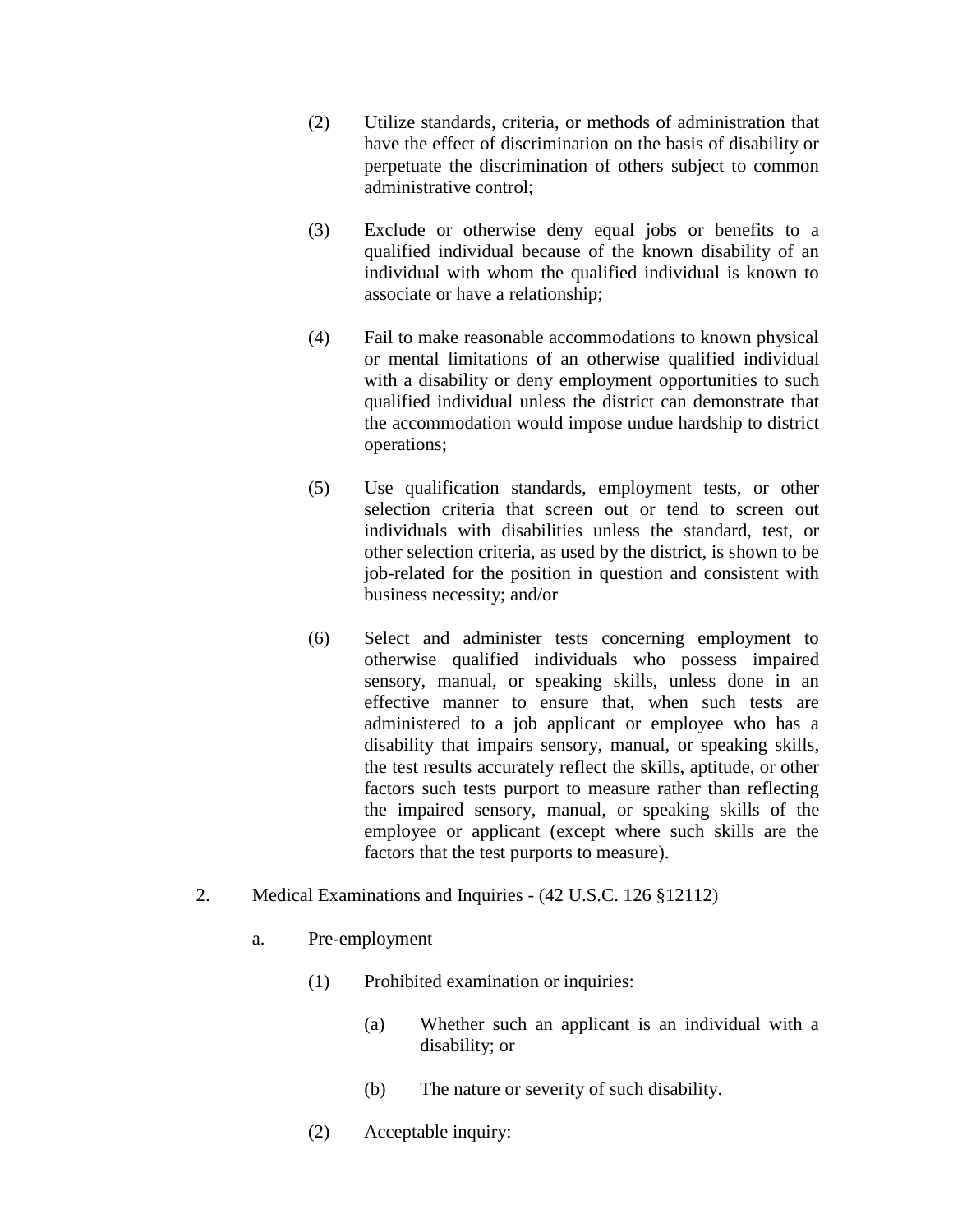(a) The ability of an applicant to perform job-related functions.

### b. Employment Entrance Examinations

- (1) The district may require a medical examination after an offer of employment has been made to a job applicant and prior to the commencement of the employment duties of such applicant, and may condition an offer of employment on the results of such examination, if:
	- (a) All entering employees are subject to such an examination regardless of disability;
	- (b) Information obtained regarding the medical condition or history of the applicant is collected and maintained on separate forms and in separate medical files and is treated as a confidential medical record, except that:
		- i. Supervisors and managers may be informed regarding necessary restrictions on work or duties of the employees and necessary accommodations;
		- ii. First aid and safety personnel may be informed, when appropriate, if the disability might require emergency treatment; and
		- iii. Government officials investigating compliance with this Act, will be provided relevant information on request.
- (2) The results of such examination shall only be used in accordance with these provisions.
- c. Examination and Inquiry:
	- (1) Prohibited examinations and inquiries:
		- (a) The district will not require a medical examination and will not make inquiries of an employee as to whether such employee is an individual with a disability or as to the nature or severity of the disability, unless such examination or inquiry is shown to be job-related and consistent with business necessity.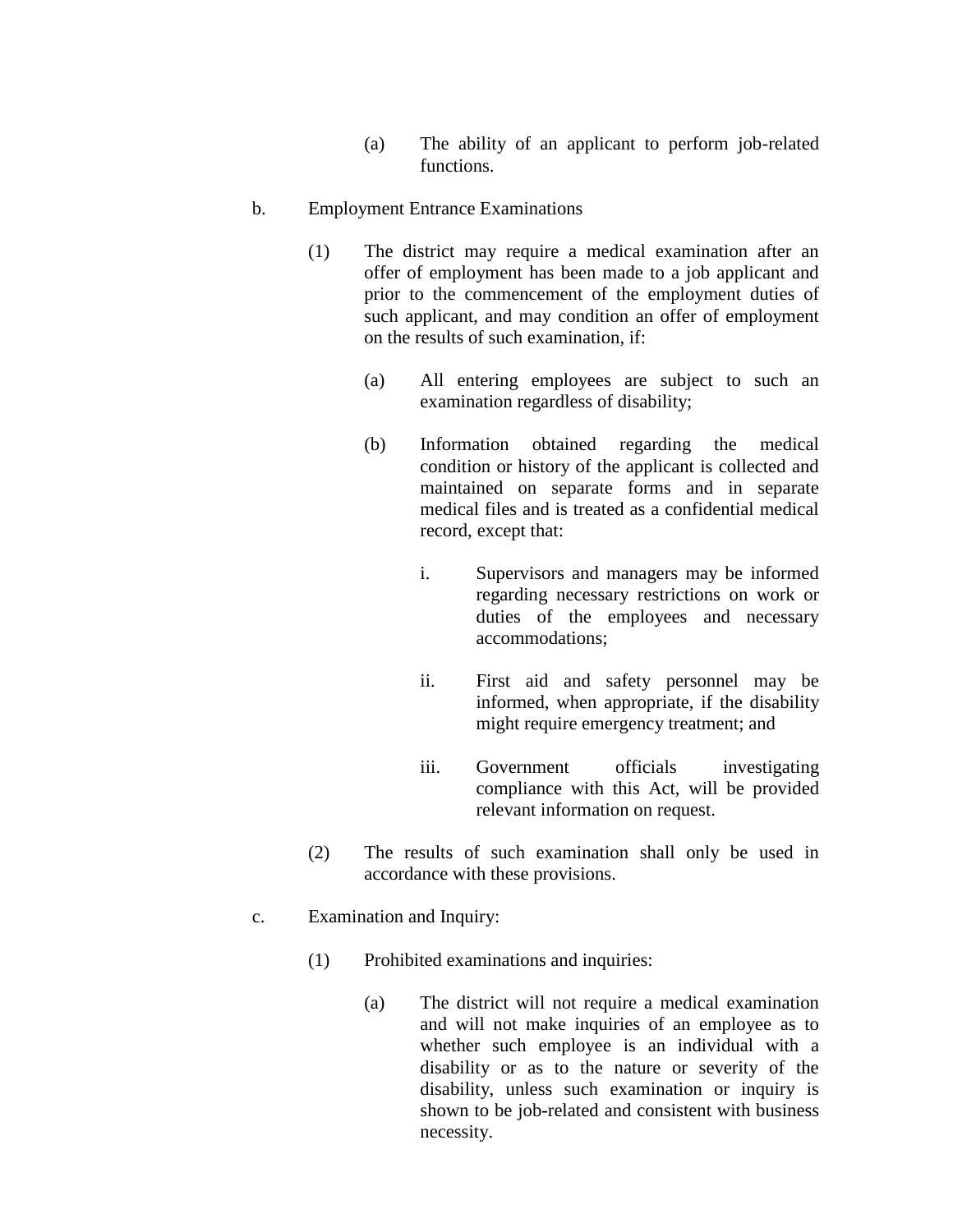- (2) Acceptable examinations and inquiries:
	- (a) The district may conduct voluntary medical examinations, including voluntary medical histories, which are part of an employee health program available to employees in the district.
	- (b) The district may make inquiries into the ability of an employee to perform job-related functions.

### 3. Defenses - 42 U.S.C. 126 §12113

#### a. Qualification Standards

- (1) It may be a defense to a charge of discrimination under the Act that an alleged application of qualification standards, tests, or selection criteria that screen out, tend to screen out, or otherwise deny a job or benefit to an individual with a disability has been shown to be job-related and consistent with business necessity, and such performance cannot be accomplished by reasonable accommodation, as required under the Act.
	- (a) The term "qualification standards" may include a requirement that an individual will not pose a direct threat to the health or safety of other individuals in the workplace.
	- (b) Notwithstanding 42 U.S.C. 126 §12102 (4)(E)(ii), the Board will not use qualification standards, employment tests, or other selection criteria based on an individual's uncorrected vision unless the standard, test, or other selection criteria, as used by the covered entity, is shown to be job-related for the position in question and consistent with business necessity.

#### b. Infectious and Communicable Diseases

(1) In any case in which an individual has an infectious or communicable disease included on the list developed by the United States Secretary of Health and Human Services in accordance with the Act, and which cannot be eliminated by reasonable accommodation, and that is transmitted to others through the handling of food, the Board and its administration may refuse to assign or allow such individual to continue to work in a job involving food handling.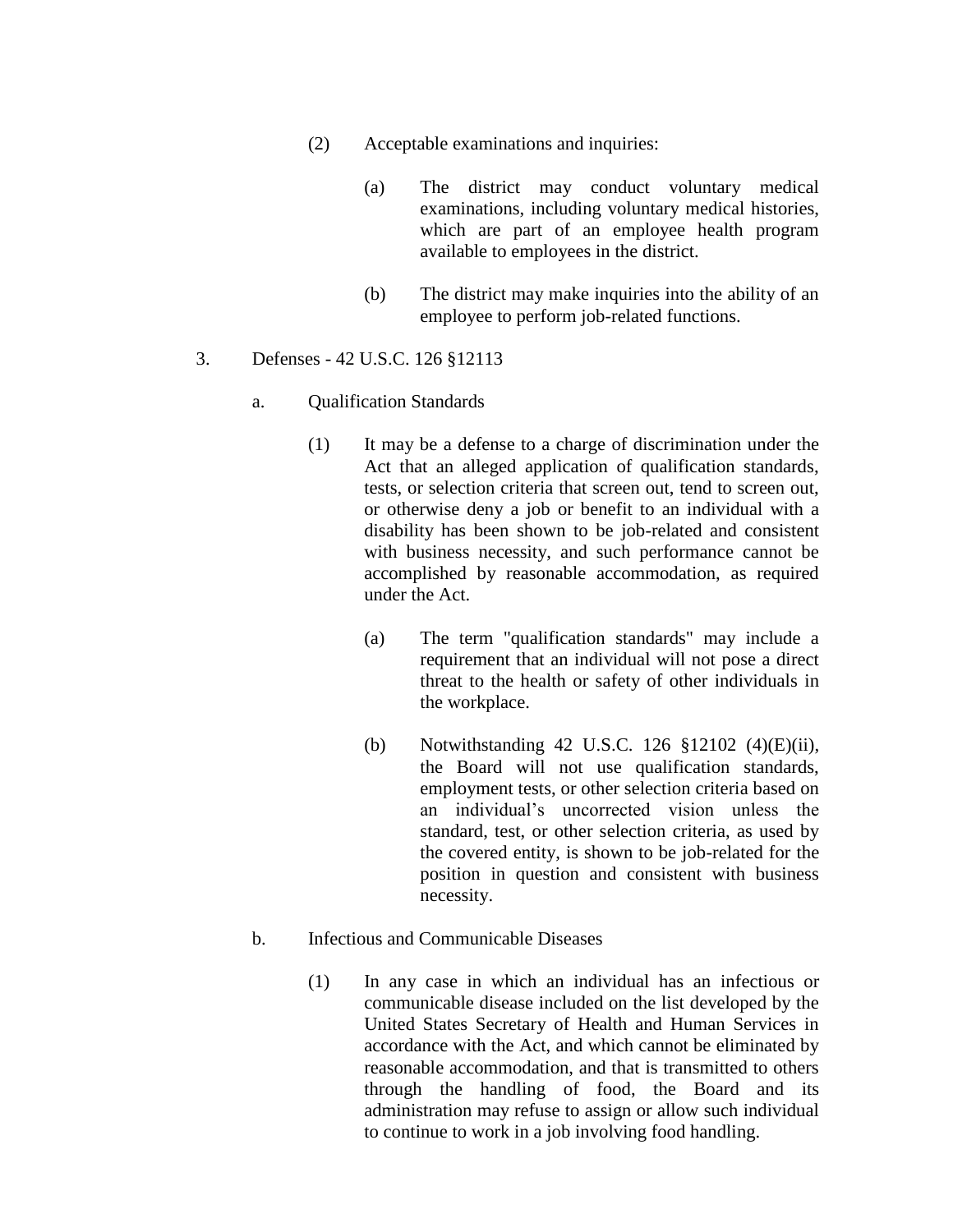- c. Illegal Use of Drugs and Alcohol 42 U.S.C. 126 §12114
	- (1) An individual with a disability shall not include any employee or applicant who is currently engaging in the illegal use of drugs, with exceptions noted in section B.3. of this Regulation.
	- (2) The Board will hold an employee who engages in the illegal use of drugs or who is an alcoholic to the same qualification standards for employment or job performance and behavior as other employees, even if any unsatisfactory performance or behavior is related to the drug use or alcoholism of such employee.
- d. Drug Testing
	- (1) For the purposes of the Act, a test to determine the illegal use of drugs will not be considered a medical examination.
	- (2) No provision of the Act shall be construed to encourage, prohibit, or authorize the conducting of drug testing for the illegal use of drugs by job applicants or employees or making employment decisions based on such test results.
- E. Program Accessibility
	- 1. Discrimination Prohibited
		- a. Except as otherwise provided in 28 CFR §35.150, no qualified individual with a disability will, because the district's facilities are inaccessible to or unusable by individuals with disabilities, including inside or outside access to such facilities, may be excluded from participation in, or be denied the benefits of the services, programs, or activities of the district, or be subjected to discrimination by the district.
		- b. The district will maintain facilities and equipment required by the Act to be readily accessible to and usable by individuals with disabilities. This provision does not prohibit isolated or temporary interruptions in service or access due to maintenance or repairs. 28 CFR §35.133
			- (1) In regard to existing facilities, the district will operate each service, program, or activity so that the service, program, or activity, when viewed in its entirety, is readily accessible to and usable by individuals with disabilities.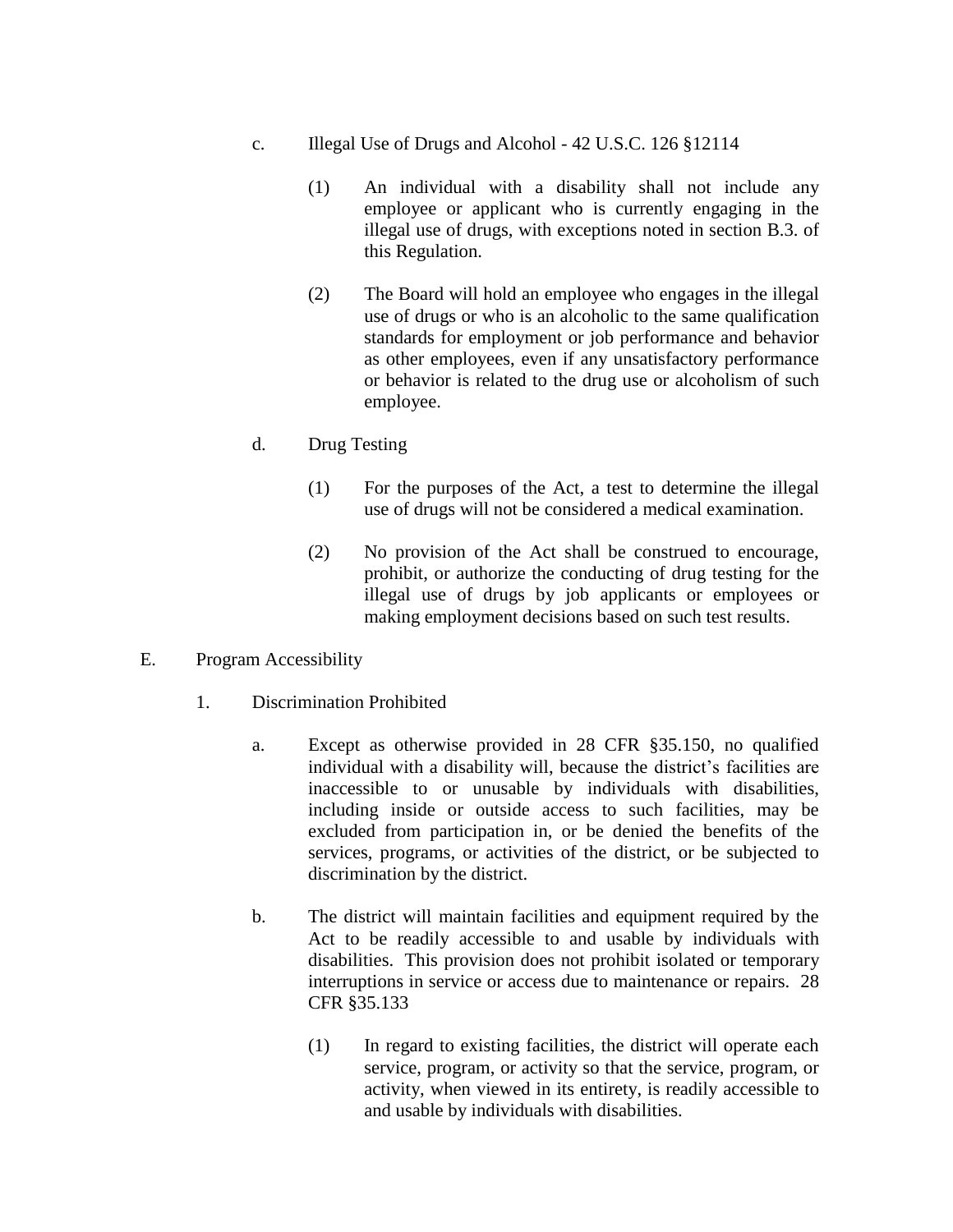- (a) The district is not required to fundamentally alter the nature of a service, program, or activity, or assume undue financial or administrative burdens, or take any action threatening the historic significance of a historic property and has the burden of proving that compliance with the Act would result in such alterations or burdens. 28 CFR §35.150(a)
- (b) Should the Board and Superintendent of Schools or his/her designee determine, after considering all resources available, that compliance would result in such alteration or burden, a written statement of reasons must accompany such a determination.
- (c) The Board will take any other action, including, but not limited to redesign or acquisition of equipment, or reassignment of services or staff, that would not result in such alteration or burden, but would, nevertheless, ensure that individuals with disabilities receive the benefits/services provided by the district.
- (2) In regard to new construction and alterations, each facility or part of a facility constructed by, on behalf of, or for the use of the district will be designed and constructed in such manner, in accordance with 28 CFR §35.151, that the facility or part of the facility is readily accessible to and usable by individuals with disabilities.
	- (a) Full compliance with the requirements of 28 CFR §35.151 is not required where the district can demonstrate that it is structurally impracticable to meet the requirements.
	- (b) If providing accessibility in conformance with 28 CFR §35.151 to individuals with certain disabilities (e.g., those who use wheelchairs) would be structurally impracticable, accessibility shall nonetheless be ensured to persons with other types of disabilities, (e.g., those who use crutches or who have sight, hearing, or mental impairments) in accordance with 28 CFR §35.151.
- F. Communications 28 CFR §35.160
	- 1. The district will take appropriate steps to ensure that communications with applicants, participants, members of the public, and companions with disabilities are as effective as communications with others.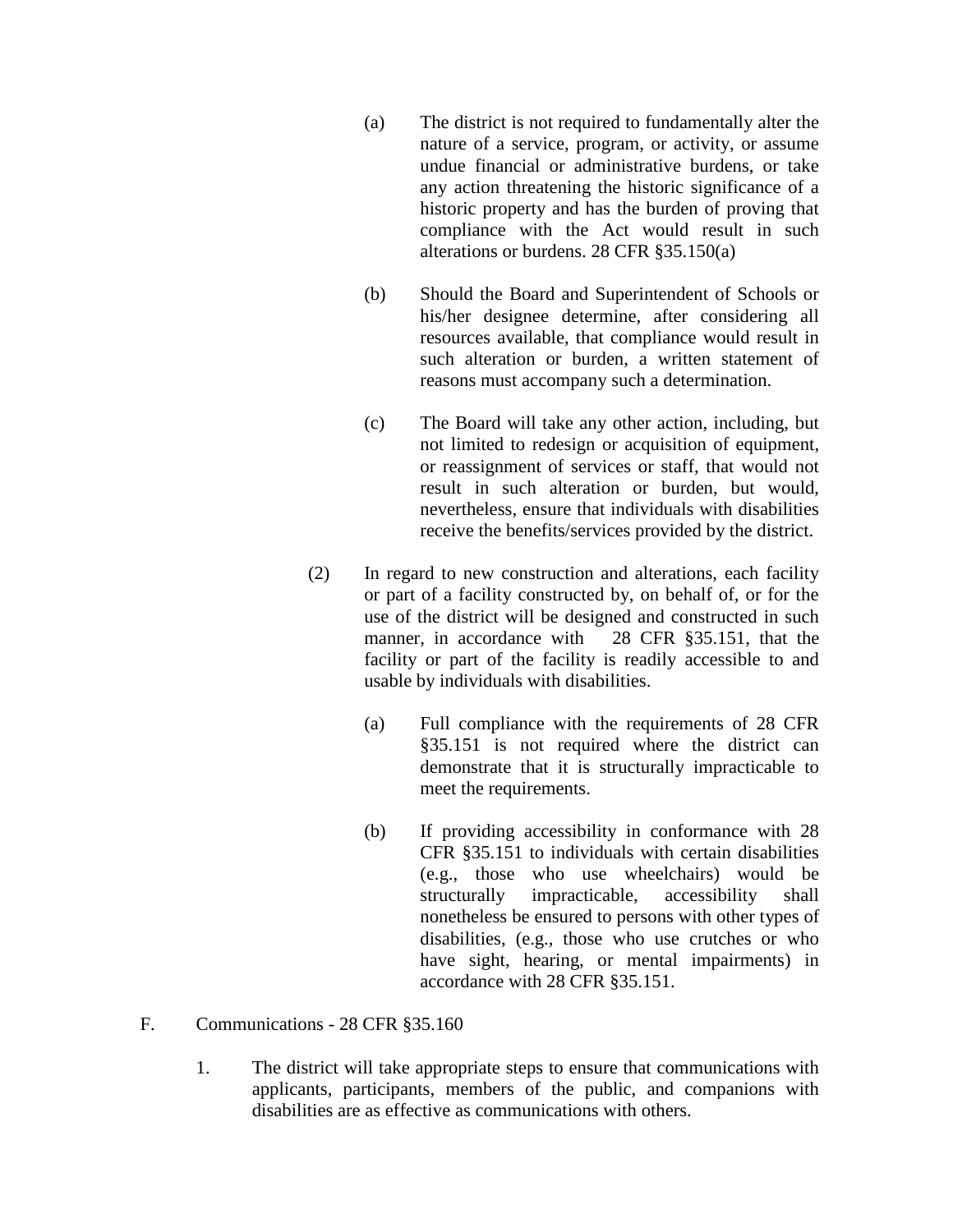- 2. The district will furnish appropriate auxiliary aids and services where necessary to afford individuals with disabilities, including applicants, participants, companions, and members of the public, an equal opportunity to participate in and enjoy the benefits of a service, program, or activity conducted by the district.
	- a. Auxiliary aids and services will be provided in accessible formats, in a timely manner, and in such a way as to protect the privacy and independence of the individual with a disability.
	- b. The district will not require an individual with a disability to bring another individual to interpret with a disability. The district will not rely on an adult accompanying an individual with a disability or on a minor child to interpret or facilitate communication, except in an emergency involving an imminent threat to the safety or welfare of an individual or the public where there is no interpreter available; or where the individual with a disability specifically requests that the accompanying adult interprets or facilitates communication, the accompanying adult agrees to provide such assistance, and reliance on that adult is appropriate under the circumstances.
- 3. Where the district communicates by telephone with applicants and beneficiaries who are deaf, hard of hearing, or who have speech impairments, text telephones (TTYs) or equally effective telecommunications systems equipped with emergency service access will be used to communicate, in the same time and manner as with other telephone systems (including automated systems). 28 CFR §35.161
- 4. The district will ensure that interested persons, including persons with impaired vision or hearing, can obtain information as to the existence and location of accessible services, activities, and facilities, including signage at all inaccessible facility entrances. 28 CFR §35.163
- G. Grievance Procedure 28 CFR §35.107(b)
	- 1. A complainant who believes that he/she has been harmed or adversely affected by a discriminatory practice or act prohibited by law and/or policy shall first discuss the matter with his/her immediate supervisor in an attempt to resolve the matter informally.
	- 2. If the matter is not resolved to the satisfaction of the complainant within thirty working days, the complainant may submit a written complaint to the District Coordinator. The complaint will include:
		- a. The complainant's name and address;
		- b. The specific act or practice of which the complainant complains;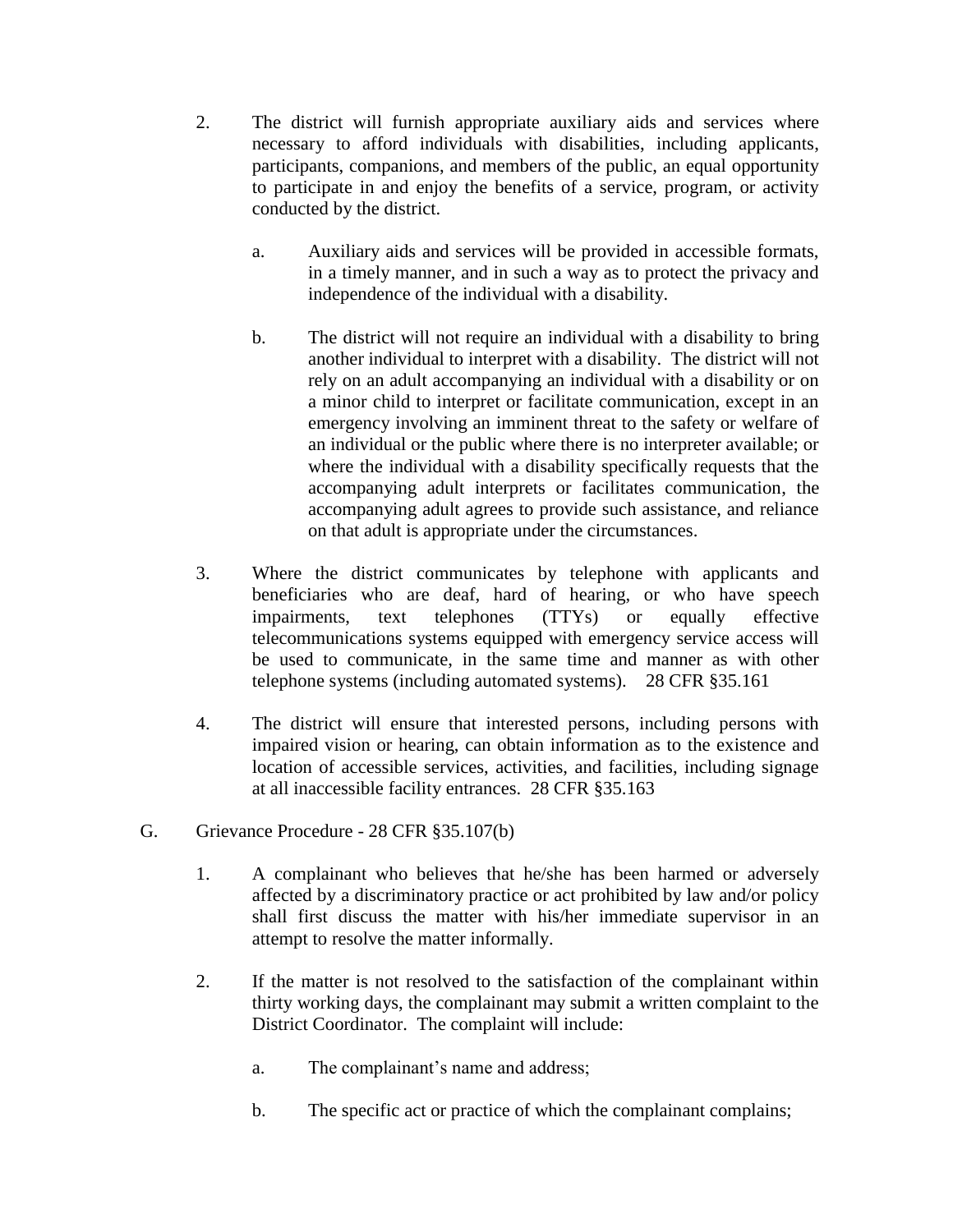- c. The employee, if any, responsible for the allegedly discriminatory act;
- d. Results of discussions conducted in accordance with paragraph G.1. above; and
- e. Reasons why those results are not satisfactory.
- 3. The District Coordinator will investigate the matter informally and will respond to the complainant in writing no later than seven working days after receipt of the written complaint. A copy of the complaint and the response will be forwarded to the Superintendent.
- 4. The response of the District Coordinator may be appealed to the Superintendent in writing within three working days after it has been received by the complainant. The appeal will include the original complaint, the response to the complaint, and the complainant's reason for rejecting the response. A copy of the appeal must be given to the staff member alleged to have acted discriminatorily.
- 5. On his/her timely request (that is, submitted before the expiration of the time within which the Superintendent must render a decision), the complainant will be given an informal hearing before the Superintendent, at a time and place convenient to the parties, but no later than seven working days after the request for a hearing has been submitted. The Superintendent may also require at the hearing the presence of the staff member charged with a discriminatory act and any other person with knowledge of the complained act.
- 6. The Superintendent will render a written decision in the matter no later than seven working days after the appeal was filed or the hearing was held, whichever occurred later. Copies of the decision will be given to all parties.
- 7. The complainant may appeal the Superintendent's decision to the Board by filing a written appeal with the School Business Administrator/Board Secretary no later than three working days after receipt of the Superintendent's decision. The appeal shall include:
	- a. The original complaint;
	- b. The response to the complaint;
	- c. The Superintendent's decision;
	- d. A transcript of the hearing, if one has been made, or a summary of the hearing to which all parties have consented; and